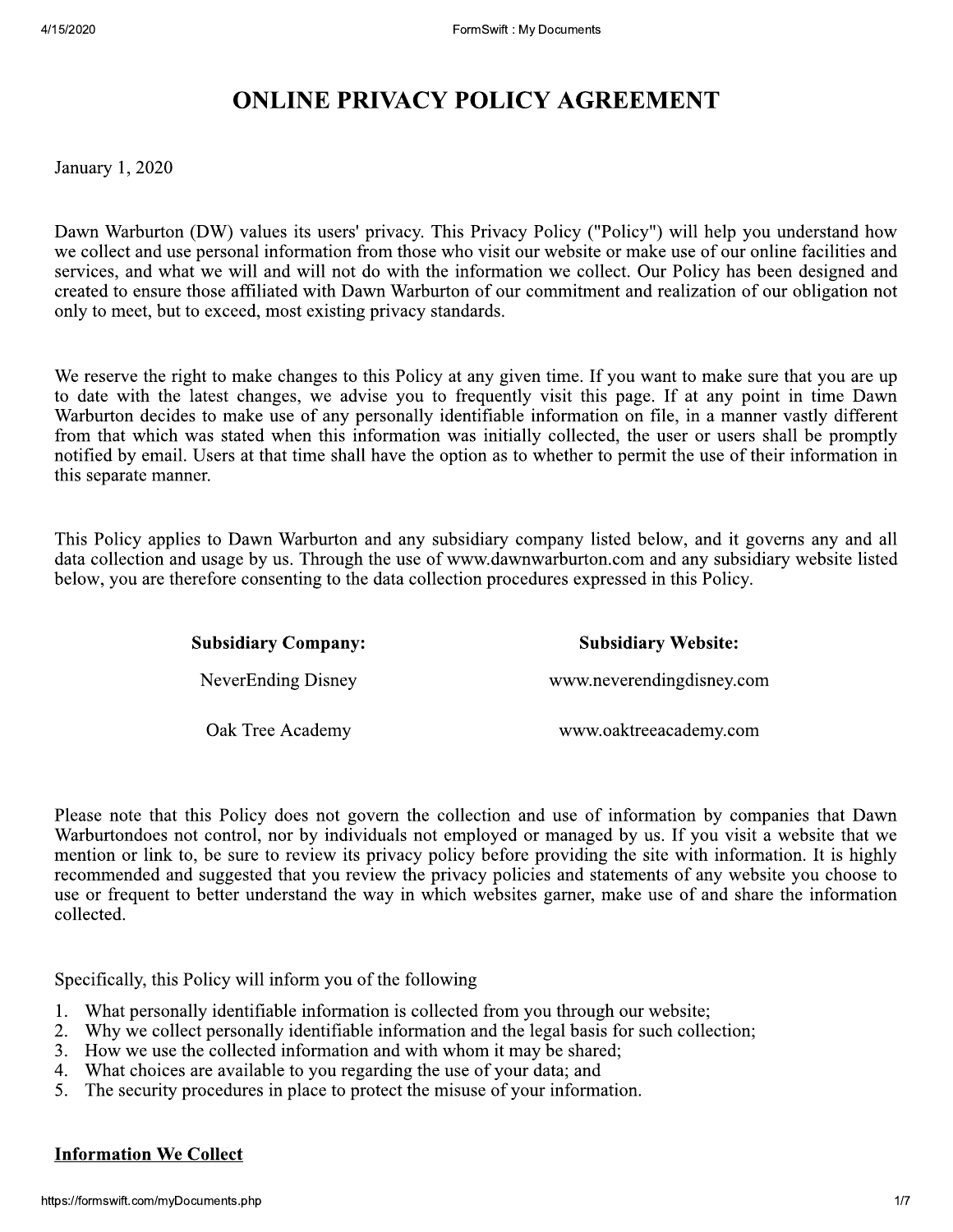It is always up to you whether to disclose personally identifiable information to us, although if you elect not to do so, we reserve the right not to register you as a user or provide you with any products or services. This website collects various types of information, such as:

- Voluntarily provided information which may include your name, address, email address, billing and/or  $\bullet$ credit card information etc. which may be used when you purchase products and/or services and to deliver the services you have requested.
- Information automatically collected when visiting our website, which may include cookies, third party  $\bullet$ tracking technologies and server logs.

In addition, Dawn Warburton may have the occasion to collect non-personal anonymous demographic information, such as age, gender, household income, political affiliation, race and religion, as well as the type of browser you are using, IP address, or type of operating system, which will assist us in providing and maintaining superior quality service.

Dawn Warburtonmay also deem it necessary, from time to time, to follow websites that our users may frequent to gleam what types of services and products may be the most popular to customers or the general public.

Please rest assured that this site will only collect personal information that you knowingly and willingly provide to us by way of surveys, completed membership forms, and emails. It is the intent of this site to use personal information only for the purpose for which it was requested, and any additional uses specifically provided for on this Policy.

# Why We Collect Information and For How Long

We are collecting your data for several reasons:

- To better understand your needs and provide you with the services you have requested;
- To fulfill our legitimate interest in improving our services and products;  $\bullet$
- To send you promotional emails containing information we think you may like when we have your  $\bullet$ consent to do so;
- To contact you to fill out surveys or participate in other types of market research, when we have your  $\bullet$ consent to do so:
- $\bullet$ To customize our website according to your online behavior and personal preferences.

The data we collect from you will be stored for no longer than necessary. The length of time we retain said information will be determined based upon the following criteria: the length of time your personal information remains relevant; the length of time it is reasonable to keep records to demonstrate that we have fulfilled our duties and obligations; any limitation periods within which claims might be made; any retention periods prescribed by law or recommended by regulators, professional bodies or associations; the type of contract we have with you, the existence of your consent, and our legitimate interest in keeping such information as stated in this Policy.

# **Use of Information Collected**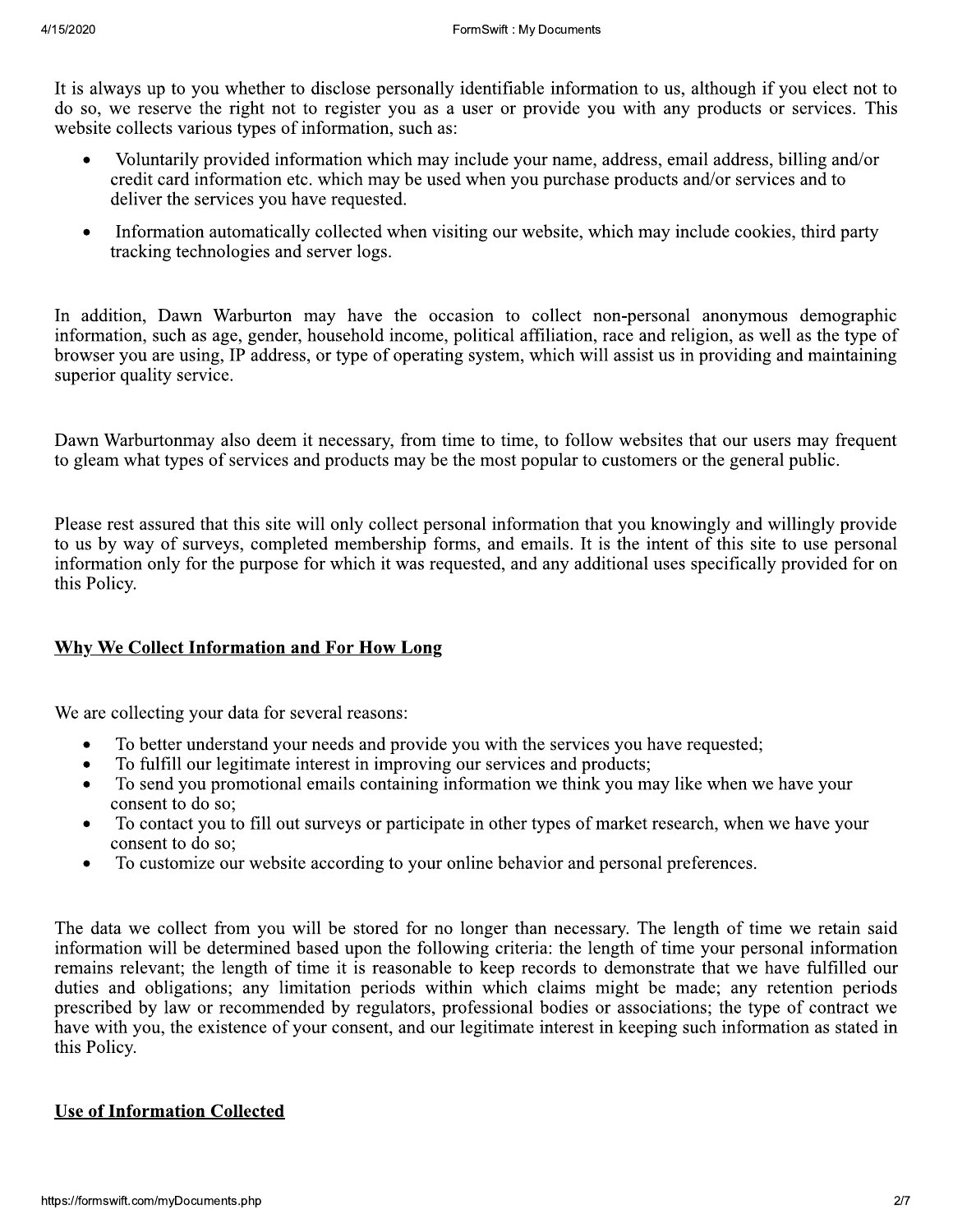#### 4/15/2020

#### FormSwift: My Documents

Dawn Warburton does not now, nor will it in the future, sell, rent or lease any of its customer lists and/or names to any third parties.

Dawn Warburton may collect and may make use of personal information to assist in the operation of our website and to ensure delivery of the services you need and request. At times, we may find it necessary to use personally identifiable information as a means to keep you informed of other possible products and/or services that may be available to you from www.dawnwarburton.com and its subsidiaries.

Dawn Warburton and its subsidiaries may also be in contact with you with regards to completing surveys and/or research questionnaires related to your opinion of current or potential future services that may be offered.

Dawn Warburtonuses various third-party social media features including but not limited to Facebook, Twitter, Instagram, LinkedIn, Youtube and other interactive programs. These may collect your IP address and require cookies to work properly. These services are governed by the privacy policies of the providers and are not within Dawn Warburton's control.

## **Disclosure of Information**

Dawn Warburton may not use or disclose the information provided by you except under the following circumstances:

- $\bullet$ as necessary to provide services or products you have ordered;
- in other ways described in this Policy or to which you have otherwise consented;  $\bullet$
- in the aggregate with other information in such a way so that your identity cannot reasonably be  $\bullet$ determined:
- as required by law, or in response to a subpoena or search warrant;  $\bullet$
- to outside auditors who have agreed to keep the information confidential;
- as necessary to enforce the Terms of Service;  $\bullet$
- as necessary to maintain, safeguard and preserve all the rights and property of Dawn Warburton.

# **Non-Marketing Purposes**

Dawn Warburton greatly respects your privacy. We do maintain and reserve the right to contact you if needed for non-marketing purposes (such as bug alerts, security breaches, account issues, and/or changes in Dawn Warburton products and services). In certain circumstances, we may use our website, newspapers, or other public means to post a notice.

### **Children under the age of 13**

Dawn Warburton's website is not directed to, and does not knowingly collect personal identifiable information from, children under the age of thirteen (13). If it is determined that such information has been inadvertently collected on anyone under the age of thirteen (13), we shall immediately take the necessary steps to ensure that such information is deleted from our system's database, or in the alternative, that verifiable parental consent is obtained for the use and storage of such information. Anyone under the age of thirteen (13) must seek and obtain parent or guardian permission to use this website.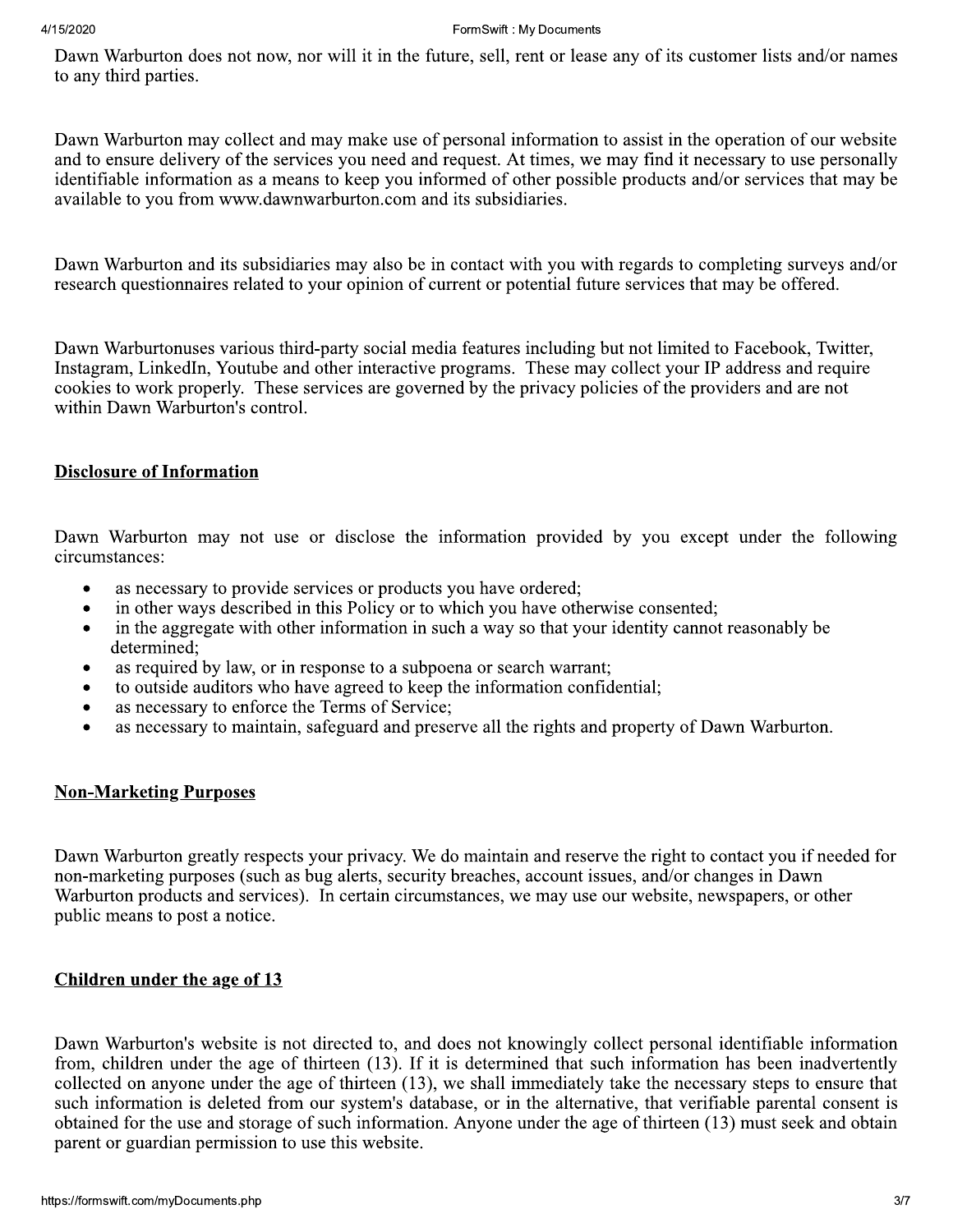## **Unsubscribe or Opt-Out**

All users and visitors to our website have the option to discontinue receiving communications from us by way of email or newsletters. To discontinue or unsubscribe from our website please send an email that you wish to unsubscribe to dawn@dawnwarburton.com. If you wish to unsubscribe or opt-out from any third-party websites, you must go to that specific website to unsubscribe or opt-out. Dawn Warburton will continue to adhere to this Policy with respect to any personal information previously collected.

#### **Links to Other Websites**

Our website does contain links to affiliate and other websites. Dawn Warburton does not claim nor accept responsibility for any privacy policies, practices and/or procedures of other such websites. Therefore, we encourage all users and visitors to be aware when they leave our website and to read the privacy statements of every website that collects personally identifiable information. This Privacy Policy Agreement applies only and solely to the information collected by our website.

#### **Notice to European Union Users**

Dawn Warburton's operations are located primarily in the United States. If you provide information to us, the information will be transferred out of the European Union (EU) and sent to the United States. (The adequacy decision on the EU-US Privacy became operational on August 1, 2016. This framework protects the fundamental rights of anyone in the EU whose personal data is transferred to the United States for commercial purposes. It allows the free transfer of data to companies that are certified in the US under the Privacy Shield.) By providing personal information to us, you are consenting to its storage and use as described in this Policy.

### **Your Rights as a Data Subject**

Under the regulations of the General Data Protection Regulation ("GDPR") of the EU you have certain rights as a Data Subject. These rights are as follows:

- The right to be informed: this means we must inform you of how we intend to use your personal data  $\bullet$ and we do this through the terms of this Policy.
- The right of access: this means you have the right to request access to the data we hold about you and  $\bullet$ we must respond to those requests within one month. You can do this by sending an email to dawn@dawnwarburton.com.
- The right to rectification: this means that if you believe some of the date, we hold is incorrect, you  $\bullet$ have the right to have it corrected. You can do this by logging into your account with us, or by sending us an email with your request.
- $\bullet$ The right to erasure: this means you can request that the information we hold be deleted, and we will comply unless we have a compelling reason not to, in which case you will be informed of same. You can do this by sending an email to  $dawn@dawnwarb (or c)$ .
- The right to restrict processing: this means you can change your communication preferences or opt- $\bullet$ out of certain communications. You can do this by sending an email to dawn@dawnwarburton.com.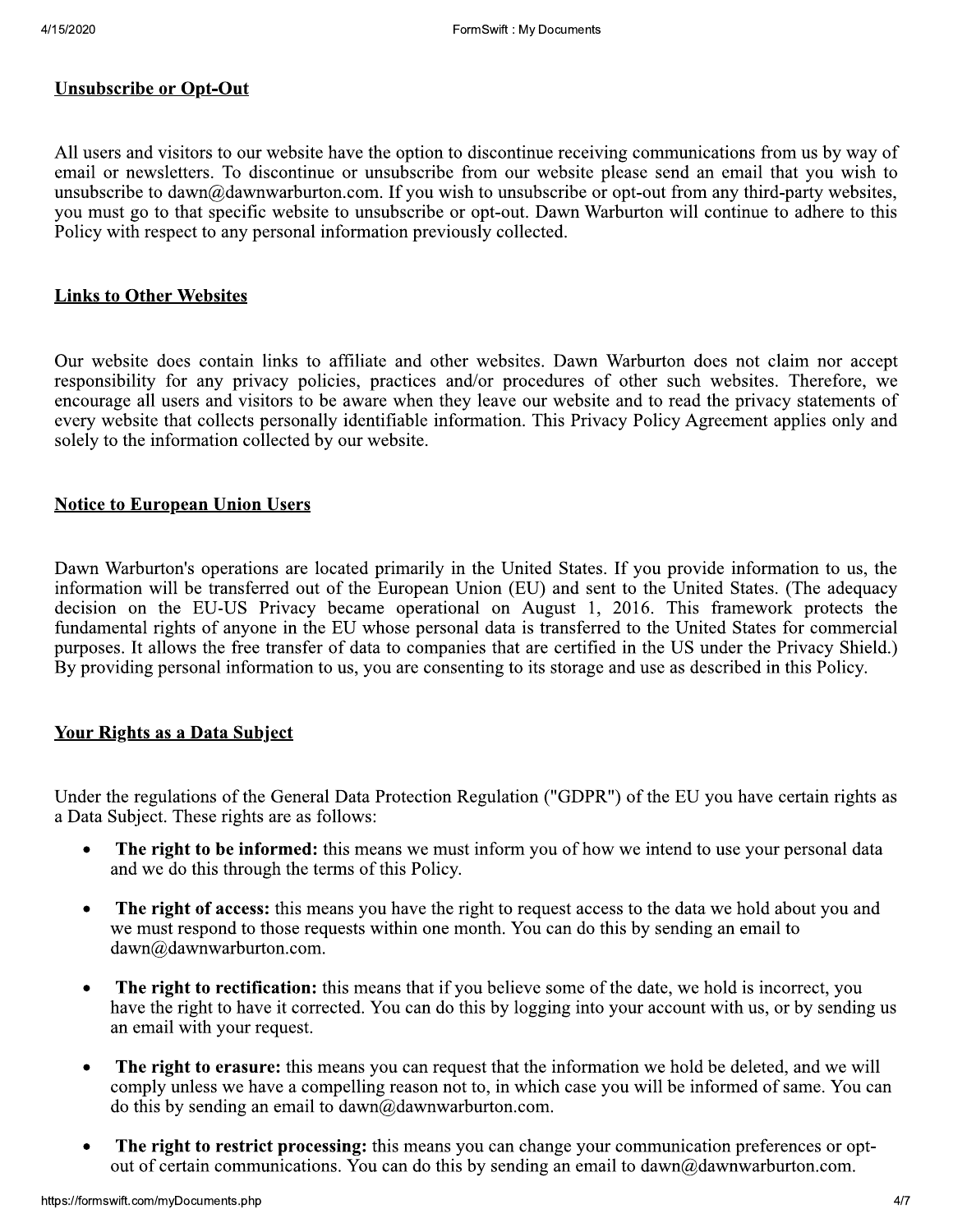- The right of data portability: this means you can obtain and use the data we hold for your own purposes without explanation. If you wish to request a copy of your information, contact us at dawn@dawnwarburton.com.
- Example 19 **FormSwit:** My Documents<br> **Example 2020**<br> **Example 2020**<br> **Example 2020**<br> **Example 2020**<br> **Example 2020**<br> **Example 2020**<br> **Example 2020**<br> **Example 2020**<br> **Example 2020**<br> **Example 2020**<br> **Example 2020**<br> **Example**  $\overline{a}$ • The right to object: this means you can file a formal objection with us regarding our use of your information with regard to third parties, or its processing where our legal basis is our legitimate interest in it. To do this, please send an email to  $dawn@dawnwarburton.com$ .

In addition to the rights above, please rest assured that we will always aim to encrypt and anonymize your personal information whenever possible. We also have protocols in place in the unlikely event that we suffer a data breach and we will contact you if your personal information is ever at risk. For more details regarding our security protections see the section below or visit our website at www.dawnwarburton.com.

## **Security**

Dawn Warburton takes precautions to protect your information. When you submit sensitive information via the website, your information is protected both online and offline. Wherever we collect sensitive information (e.g. credit card information), that information is encrypted and transmitted to us in a secure way. You can verify this by looking for a lock icon in the address bar and looking for "https" at the beginning of the address of the webpage.

While we use encryption to protect sensitive information transmitted online, we also protect your information offline. Only employees who need the information to perform a specific job (for example, billing or customer service) are granted access to personally identifiable information. The computers and servers in which we store personally identifiable information are kept in a secure environment. This is all done to prevent any loss, misuse, unauthorized access, disclosure or modification of the user's personal information under our control.

The company also uses Secure Socket Layer (SSL) for authentication and private communications to build users' trust and confidence in the internet and website use by providing simple and secure access and communication of credit card and personal information. In addition, Dawn Warburton is a licensee of TRUSTe.

Imauthorized access, disclosure or mod<br>The company also uses Secure Socket I<br>trust and confidence in the internet and<br>of credit card and personal information<br>**Acceptance of Terms**<br>By using this website, you are hereby<br>Agre By using this website, you are hereby accepting the terms and conditions stipulated within the Privacy Policy Agreement. If you are not in agreement with our terms and conditions, then you should refrain from further use of our sites. In addition, your continued use of our website following the posting of any updates or changes to our terms and conditions shall mean that you agree and acceptance of such changes.

### How to Contact Us

If you have any questions or concerns regarding the Privacy Policy Agreement related to our website, please feel free to contact us at the following email, telephone number or mailing address.

**Email:** dawn@dawnwarburton.com

Telephone Number: 508-296-0057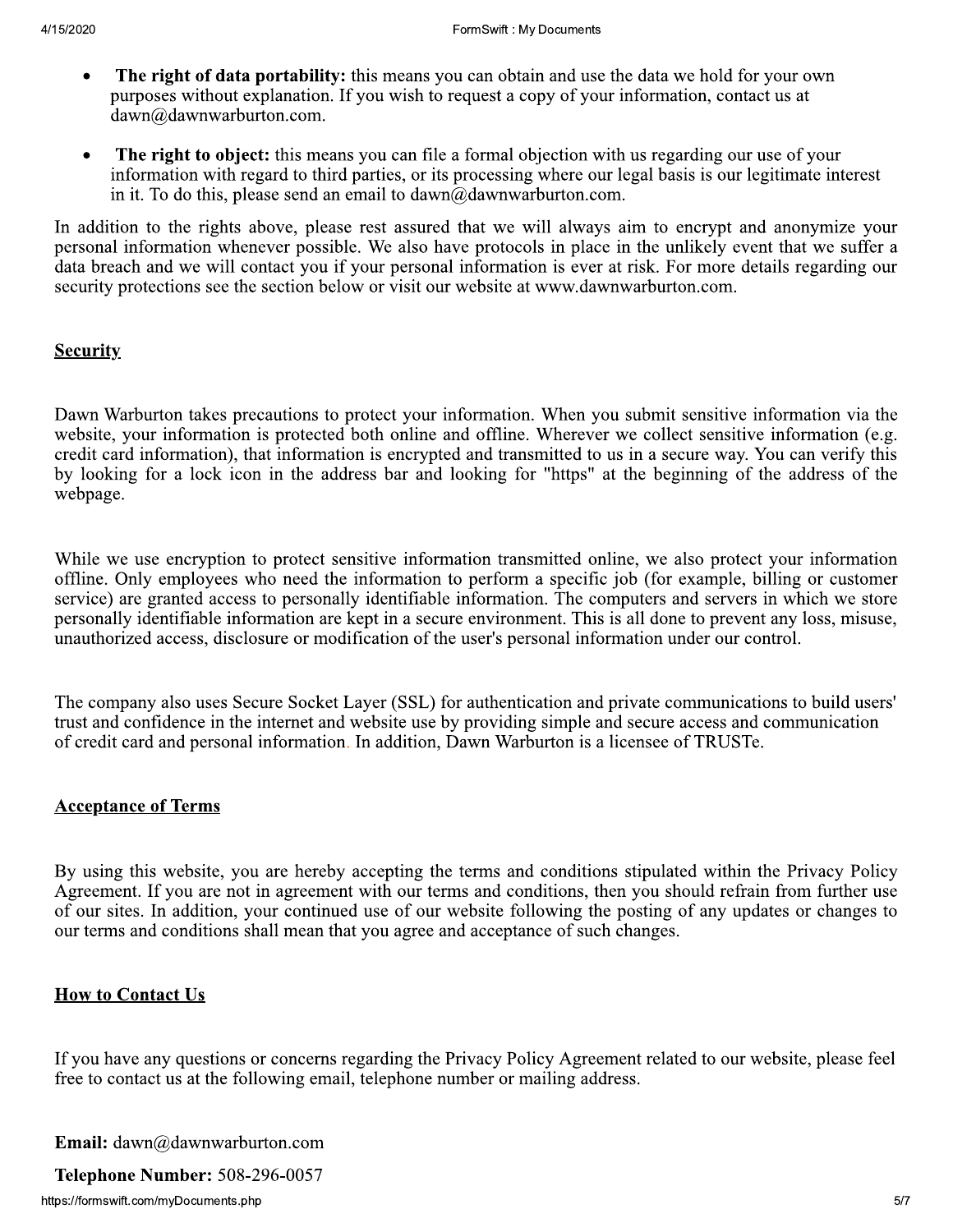### **Mailing Address:** Dawn Warburton 40 River Rd, 526 Marstons Mills, Massachusetts 02648

The data controller responsible for your personal information for the purposes of GDPR compliance is:

Dawn Warburton Oaktreeacademy@comcast.net 5082960057 40 River Road, 526, Marstons Mills, MA 02648